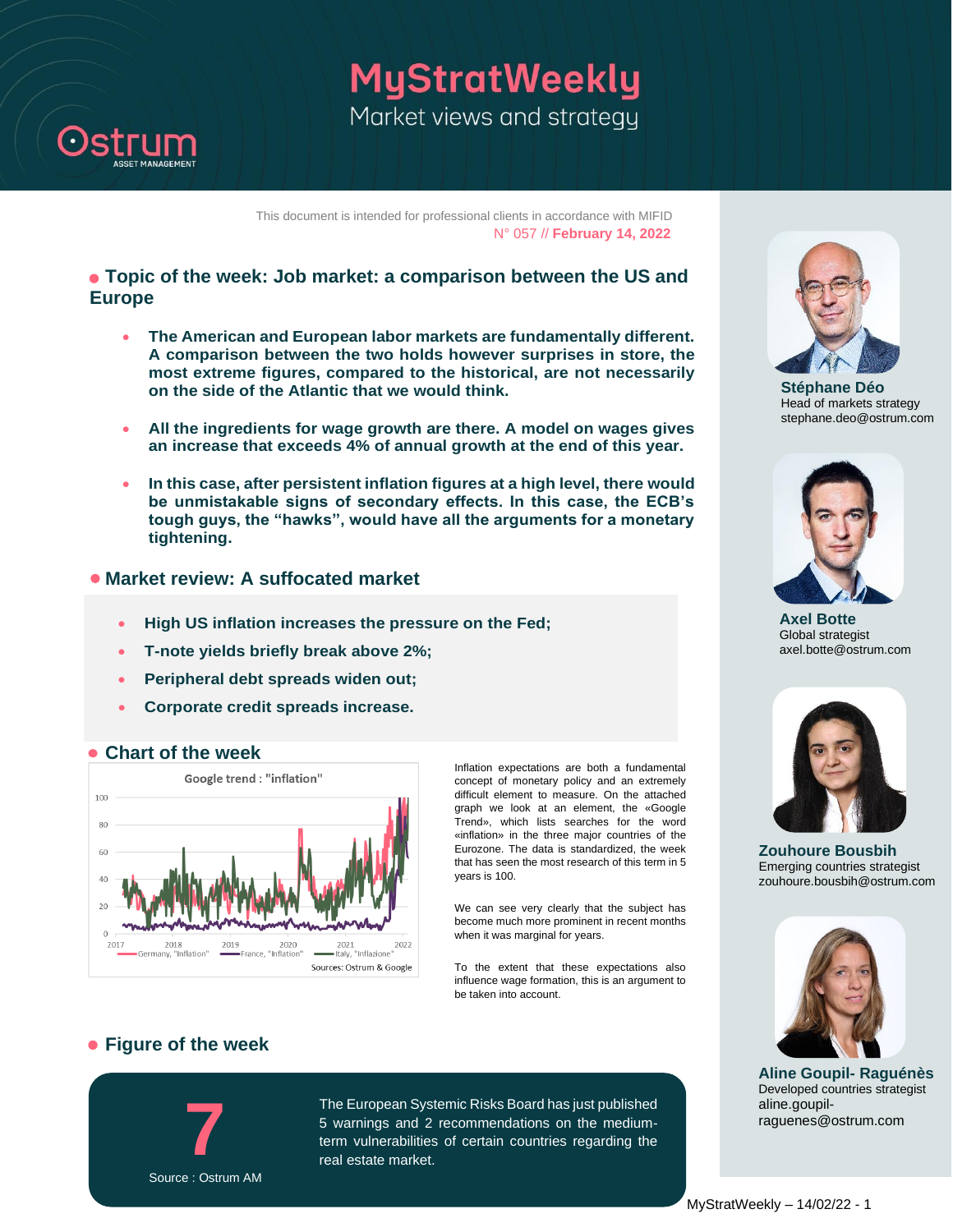

#### **Topic of the week**

# **Job market: a comparison between the US and Europe**

**The American and European labour markets are fundamentally different. The level of the main variables, for example the unemployment rate, are also on very different levels. A comparison of the two holds however surprises in store, the most extreme figures, compared to the historical, are not necessarily on the side of the Atlantic that we would think. If the European labour market were to keep pace with the US labour market, particularly in terms of wages, the implications would be major for monetary policy, rates, business margins and other key market variables.**

The labor markets in the United States and Europe are very different in particular, and not only in terms of flexibility. A subject that has been widely discussed by economists. This paper focuses on the cyclical aspect. It is clear that the American market is showing signs of overheating that are becoming increasingly evident. To quote just one figure, there are almost 11 million job vacancies for 6.5 million unemployed. That is 1.7 job offers per unemployed person, a level totally out of the norm. What about Europe? The difference is less obvious than it seems at first sight.

# **Demographic trends**

Let's start with a long-term view. The level of population growth has dropped significantly on both sides of the Atlantic. In the United States, the working population grew by 1.1% per year over the decade 2000-2010, a figure that will rise to only 0.2% over the next ten years. This drop of 1.0 percentage points is almost the same as in Europe, where growth over the same period rose from +0.4% to - 0.5%.



The deceleration is almost identical even though, of course, the starting point is different since the American population was more dynamic.

In both cases, however, this creates much less favorable conditions for the job supply .

# **Unemployment rate**

The same is true. If the unemployment rate is different on both sides of the Atlantic, the dynamics are very similar. After the Covid crisis, the unemployment rate dropped very quickly and returned to near historic lows. The graph below illustrates this development.



These data can be presented differently, with an "S-chart". We classify the unemployment rates observed since 1990 in percentiles. This gives the following graph.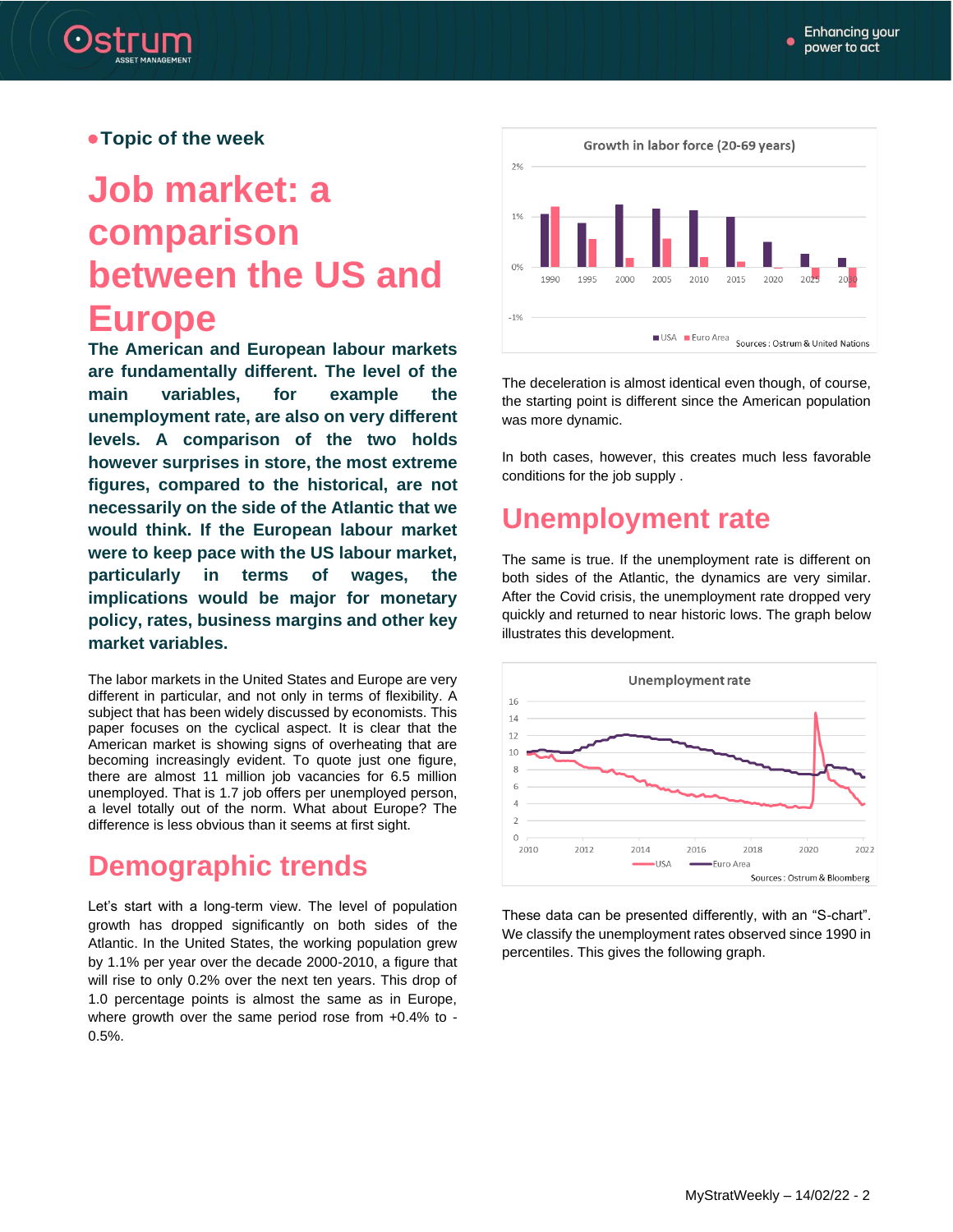



As with population growth, the message is twofold. On the one hand the United States does better than Europe, their unemployment rate tends to remain lower than in Europe. But from a cyclical point of view, the current level is, on both sides of the Atlantic, close to historic lows. In relative terms, Europe is even better than the United States: the January figure, an unemployment rate of 7.13% is the lowest ever recorded, while the unemployment rate of the United States at 4.0% is "only" in the 7th percentile.

# **Shortages?**

Tensions in the US labor market are well known. The most impressive illustration, which we quoted in the introduction, is the divergence between job vacancies, at an unprecedented level, and the number of unemployed people, which is very low.



To have an element of comparison with Europe, we use the surveys. In the case of the United States, the NFIB, a survey of small businesses is used, where about half of respondents talk about difficulties in hiring. The closest European survey is that of the European Commission, which asks companies why they do not produce more. Usually, it is demand that is deficient, there is a record of companies, more than a quarter, who say they cannot find workers.



At first sight, therefore, tensions are twice as great in the United States as in Europe. However, a more attentive reading yields a more contrasted view. The level in the United States is exceptionally high, 3.0 standard deviations above the long-term average. In the case of Europe, the "normal" level is much lower, so the last figure is 3.9 standard deviations above the long-term average. The situation is even more unusual than in the United States.

And off we go, one more S-chart that eloquently illustrates this. The last European point is totally to the right (historical high) the American point is almost there.



We can also mention the quarterly survey in the INSEE industry, on French companies: 61% of them say they have recruitment problems. Needless to say, this is a historic record. In the agri-food industries, we are even at more than 72%.

# **What about wages?**

Let us look at the future dynamics of wages in Europe. There are normally three factors that influence wage formation:

- The level of unemployment. The famous Phillips curve, which explains how the employee/employer ability to negotiate is distorted.

- The level of inflation. That tells us an idea about what negotiators are anticipating.

- The margin level of companies telling us if they have the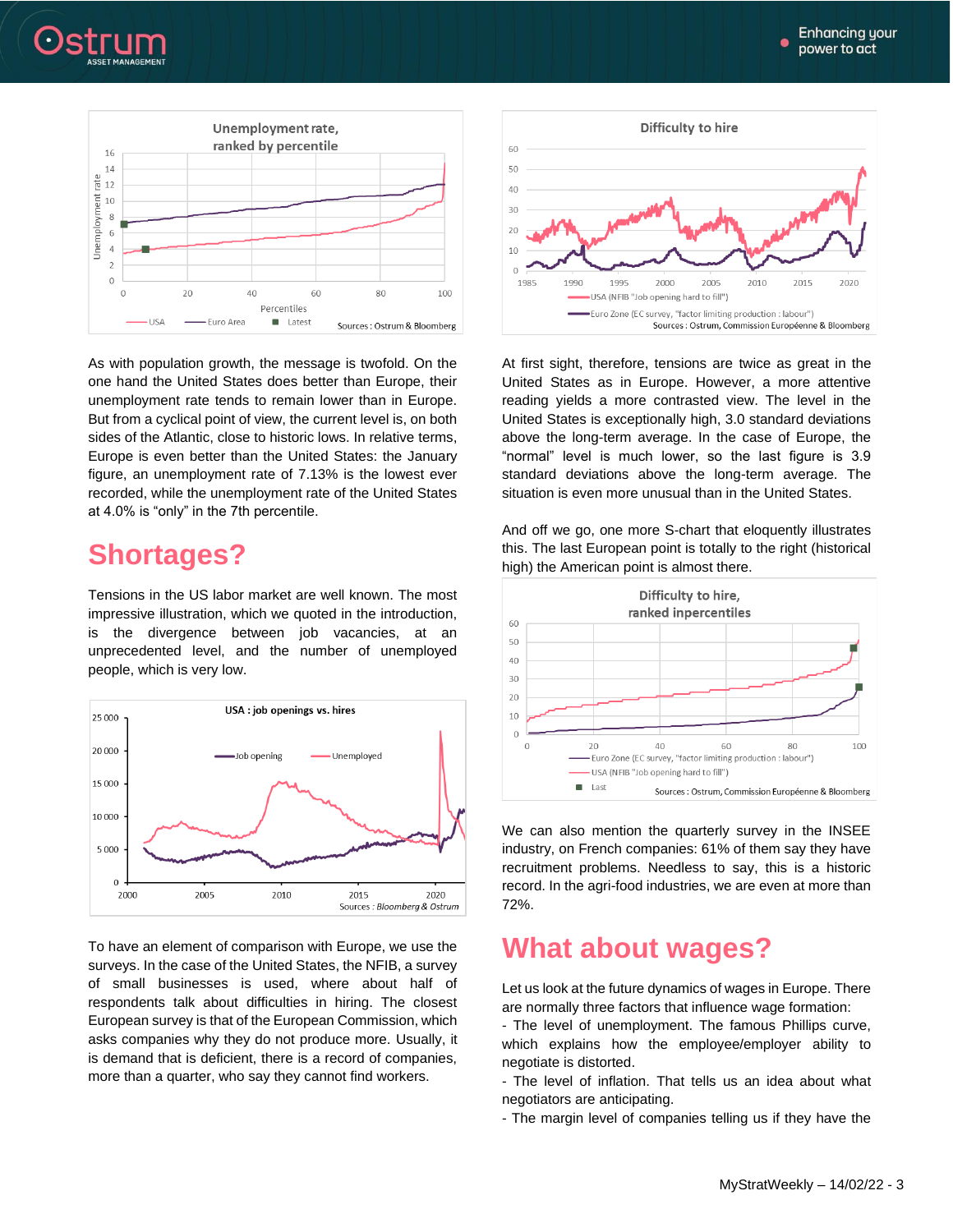

#### capacity to increase wages.

We use these three arguments with delays on some variables. For example, wages react with 6 months of delay to inflation or unemployment rate, which corresponds to economic intuition. Over the period 1997-2019, we are able to explain more than 70% of the change in wages. That is more than honorable.



If we now look at what the model tells us about the future, we get salaries that exceed 4% annual growth at the end of this year, which would be a significant acceleration.

How far can this simulation go? "All models are wrong but some are useful" said George Box. The main problem with this model is that it is required to make forecasts using variables that are extreme, inflation at the highest point in history, unemployment at the lowest. Typically, econometric models can over-adjust in these cases if there are nonlinearities.

The same George Box also said, "Statisticians, like artists, have the bad habit of falling in love with their models" It's pretty clear, though, that wages present an upside risk. All factors point that way. However, the proportion may be lower than the model suggests. The confidence range is 3.8% to 4.7%. That's still very much enough to be disruptive in many ways.

# **A scarecrow for hawks**

Labor market levels are very different on the two sides of the Atlantic. The level of the main variables, for example the unemployment rate, is also on very different levels. On the other hand, the trends are similar: unemployment rates at the lowest level, hiring difficulties at the highest level, and a decline in wages.

This has two implications for the Eurozone. The first is that the labour pool may be very limited. In this case, companies would not be able to create the jobs they want and therefore, ultimately, would not be able to grow as much as they want. From an economist point of view this implies low potential growth.

The other side of the coin is prices. All the ingredients for wage growth are there. Will this progress be as marked as our model says? We shall see. But it is very likely that wages will shift upwards as they did in the United States. In this case, after persistent inflation figures at a high level, there would be unmistakable signs of secondary effects. In this case, the ECB's tough guys, the "hawks", would have all the arguments for a monetary tightening.

#### **Stéphane Déo**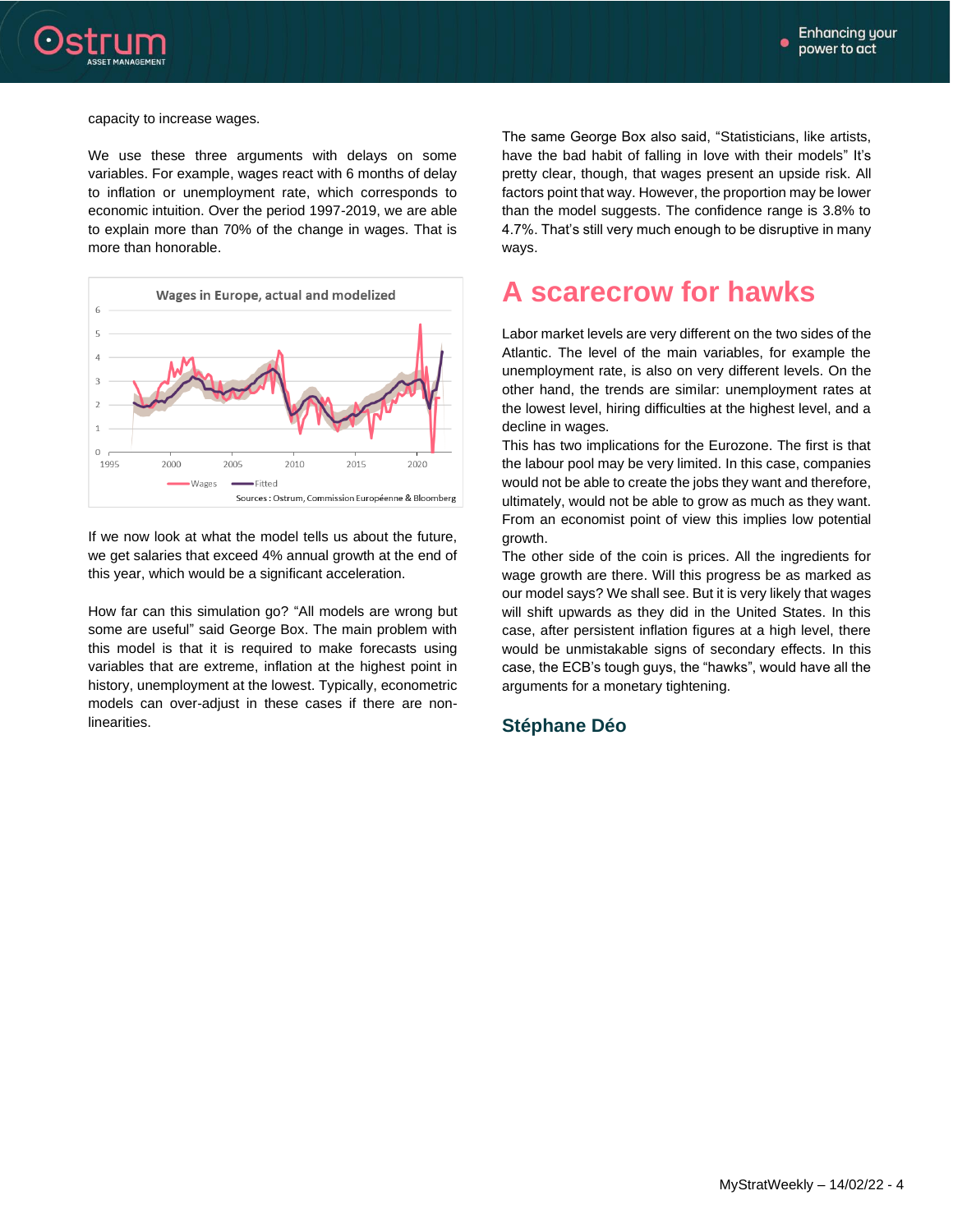## **Market review A suffocated market**

Ostrum

### **US inflation spurs fears of outsized monetary tightening.**

US inflation is explosive. The US consumer price index, up 7.5% in January, reflects widespread pressures across the economy. The various measures of the CPI (median inflation, trimmed-mean index, sticky price index, etc.) excluding the largest relative price movements all estimate the underlying trend in prices at more than 7% in annualized terms over the last three months. The shelter component, for example, stood at 4.4% in January. However, this nondiscretionary housing item accounts for fully a third of the household budget. Energy and food present considerable upside risks. Apparel prices sluggish for two decades suddenly register significant increases (1.1%m in January).

High inflation will quickly shift the debate within the FOMC from the "acceptable" pace of rate increases to preserve financial stability to the question of the "terminal" or neutral Fed funds rate. The level of long-term Fed funds rate, estimated by the FOMC participants, currently stands at 2.5%. Thus, central bankers agree on a neutral rate of 0.5% in real terms at the macroeconomic equilibrium resulting from growth in line with the potential of 1.8% and 2% inflation. It is now a matter of determining the interest rate consistent with the price stability objective. This level, which has no reason to be constant over time and independent of the economic situation or current supply constraints, is necessarily higher than the prevailing 'neutral' rate. It is for this reason that James Bullard, a voting member of the FOMC this year, pushes the idea of an immediate hike of the Fed funds rate. The current functioning of the money markets would rather require raising the rate of reverse repos and/or selling securities accumulated via QE programs. In that regard, the observed sharp increase in housing prices indeed suggests selling first Fed holdings in mortgage-backed securities (amounting to 2,651 billion \$ to date). Either way, aside from the pace of Fed funds rate increases, the balance sheet reduction strategy will have to be addressed shortly.

Across the Altantic, Christine Lagarde and François Villeroy de Galhau are doing their best to tame market expectations which are now priced for two hikes in 2022. But, after the communication of February 3rd, their opinions clearly appear to be in the minority within the Governing Council, which seems to weaken the President's influence and fans the widening pressure on peripheral debt spreads in particular. Pandora's box is open and all kinds of questions about the timing of the end of asset purchases, the reinvestment policy or the extent of rate increases are now on the table.

Market moves have been particularly extreme this week. The US 10y yield broke through the 2% ceiling after the US CPI release and hawkish comments from James Bullard. The fragility of the market resulted in a yield premium buildup ahead of the 10- and 30-year US bond auctions, which eventually did attract strong demand from final investors (or so-called indirect bidders). The trend remains for a flatter yield curve, as the 1.50% threshold on the 2-year yield failed to hold. Nevertheless, selling of long-term Treasuries resumed towards the end of the week until stocks pulled lower sending 10-year yields back down to 1.91%. The dollar has also been quite volatile. The knee-jerk reaction to buy back the greenback in response to a high inflation print triggered an instantaneous drop in the Nasdaq and a simultaneous peak on the 10-year bond yield. However, this initial spike in the US dollar was quickly reversed in favor of the euro, before renewed weakness in equities added support to the dollar. Thus, the dollar regained its status as a safe haven asset as markets reassess expectations for monetary tightening. Inflation breakevens (+6 bp over the week on the 10-year swap) are widening despite a more aggressive Fed, perhaps a harbinger of rising uncertainty on the equilibrium rate of Fed funds. Oil (\$93 a barrel of Brent) is also providing support to short-dated TIPS.

In the euro area, sovereign spreads have been under pressure since the ECB meeting. Swap spreads are trading around 60 bps on the 10-year maturity. The price appreciation in the German Bund reflects the aversion to sovereign risk and related assets such as covered bonds. The consequences of the expected reduction in ECB monetary stimulus are more difficult to grasp. The first instinct of investors is to cut their long-standing overweight exposure to peripheral sovereign debt built on the idea of an irreversible support from the ECB, and thus to reposition on Bunds. Italian 10-year BTPs are trading above 160bp against German Bunds. The Greek bond spread reaction also reflects the non-eligibility of these debt securities to the ECS's APP scheme, which days may now be numbered. The 10-year GGB has indeed widened 45 bps since the start of the month. The ECB is indeed confronted with the dreaded asymmetric risks.

As regards the credit markets, the widening trend sparked by protection buying trades (iTraxx IG at 66bp) is now weighing on corporate bond spreads. The market feels heavier, and the liquidity asymmetry is creating price gaps. The average spread on the euro IG market rose by more than 10bp last week. The rise in sovereign yields (5-year German at +0.08%) is redefining bond allocations. Outflows from credit funds continue. High yield is also shaken up as iTraxx XO remains close 2022 highs at 323 bps (330 bps at the peak). Outflows have been observed for several weeks on Eurohigh yield. Spreads increased 26bp last week.

Equity volatility remains high. European indices are posting a positive weekly performance despite pressure from bond markets. High dividend payers remain in high demand to the detriment of growth stocks.

**Axel Botte** Global strategist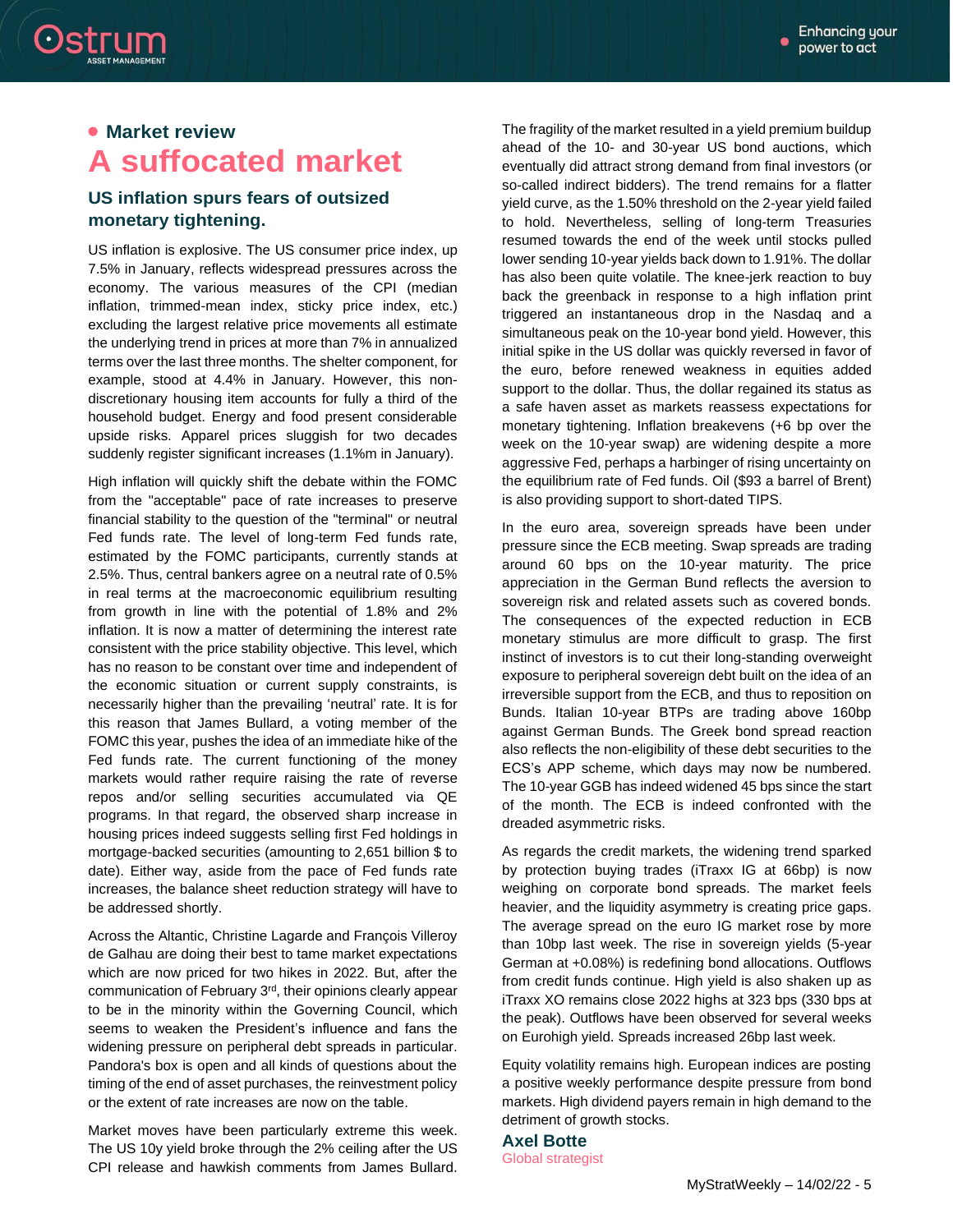### **Main market indicators**

Ostrum

| <b>G4 Government Bonds</b>           | 14-Feb-22         | $1wk$ (bp)         | 1m(bp)             | 2022 (bp)        |
|--------------------------------------|-------------------|--------------------|--------------------|------------------|
| <b>EUR Bunds 2y</b>                  | $-0.37%$          | -9                 | $+21$              | $+25$            |
| <b>EUR Bunds 10y</b>                 | 0.26%             | $+3$               | $+30$              | $+43$            |
| <b>EUR Bunds 2s10s</b>               | 62.6bp            | $+12$              | $+9$               | $+19$            |
| <b>USD Treasuries 2y</b>             | 1.6%              | $+31$              | $+63$              | $+86$            |
| <b>USD Treasuries 10y</b>            | 2.01%             | $+9$               | $+22$              | $+50$            |
| <b>USD Treasuries 2s10s</b>          | 40.7bp            | $-21$              | $-41$              | $-37$            |
| GBP Gilt 10y                         | 1.58%             | $+17$              | $+43$              | $+60$            |
| JPY JGB 10y                          | 0.22%             | $+2$               | $+1$               | $+2$             |
| € Sovereign Spreads (10y)            | 14-Feb-22         | 1wk(bp)            | 1m(bp)             | 2022 (bp)        |
| <b>France</b>                        | 48.17bp           | $+4$               | $+7$               | $+11$            |
| Italy                                | 169.53bp          | $+14$              | $+41$              | $+34$            |
| Spain                                | 101.49bp          | $+16$              | $+28$              | $+27$            |
| Inflation Break-evens (10y)          | 14-Feb-22         | 1wk(bp)            | 1m(bp)             | 2022 (bp)        |
| EUR 10y Inflation Swap               | 2.04%             | $+4$               | $+5$               | -6               |
| USD 10y Inflation Swap               | 2.7%              | $+9$               | $+6$               | $-7$             |
| GBP 10y Inflation Swap               | 4.34%             | $+11$              | $+11$              | $+17$            |
| <b>EUR Credit Indices</b>            | 14-Feb-22         | $1wk$ (bp)         | 1m(bp)             | 2022 (bp)        |
| <b>EUR Corporate Credit OAS</b>      | 119 <sub>bp</sub> | +6                 | $+23$              | $+24$            |
| <b>EUR Agencies OAS</b>              | 60 <sub>bp</sub>  | $+7$               | $+13$              | $+11$            |
| <b>EUR Securitized - Covered OAS</b> | 62bp              | $+13$              | $+18$              | $+16$            |
| EUR Pan-European High Yield OAS      | 380 <sub>bp</sub> | $+12$              | $+72$              | $+62$            |
| EUR/USD CDS Indices 5y               | 14-Feb-22         | 1wk(bp)            | 1m(bp)             | 2022 (bp)        |
| <b>iTraxx IG</b>                     | 68 <sub>bp</sub>  | $+2$               | $+16$              | $+20$            |
| <b>iTraxx Crossover</b>              | 334bp             | $+14$              | $+76$              | $+91$            |
| <b>CDX IG</b>                        | 67 <sub>bp</sub>  | $+2$               | $+13$              | $+18$            |
| <b>CDX High Yield</b>                | 369bp             | $+9$               | $+59$              | $+76$            |
| <b>Emerging Markets</b>              | 14-Feb-22         | $1wk$ (bp)         | 1m(bp)             | 2022 (bp)        |
| JPM EMBI Global Div. Spread          | 389bp             | +12                | $+12$              | $+21$            |
| <b>Currencies</b>                    | 14-Feb-22         | <u>1wk(%)</u>      | 1m (%)             | 2022 (%)         |
| <b>EUR/USD</b>                       | \$1.131           | $-1.189$           | $-0.920$           | -0.6             |
| <b>GBP/USD</b>                       | \$1.353           | $-0.074$           | $-1.090$           | 0.0              |
| <b>USD/JPY</b>                       | JPY 116           | $-0.467$           | $-1.254$           | $-0.5$           |
| <b>Commodity Futures</b>             | 14-Feb-22         | $-1wk($ \$)        | $-1m($)$           | 2022 (%)         |
| <b>Crude Brent</b>                   | \$94.6            | \$1.9              | \$9.2              | 22.26            |
| Gold                                 | \$1865.4          | \$44.9             | \$47.4             | 1.98             |
| <b>Equity Market Indices</b>         | 14-Feb-22         | $-1wk(%)$          | $-1m$ (%)          | 2022 (%)         |
| <b>S&amp;P 500</b>                   | 4 3 9 9           | $-1.90$            | $-5.66$            | $-7.7$           |
| EuroStoxx 50                         | 4 0 4 8           | $-1.75$            | $-5.24$            | $-5.8$           |
|                                      | 6819              | $-2.71$            | $-4.53$            | $-4.7$           |
|                                      |                   |                    |                    |                  |
| <b>CAC 40</b>                        |                   |                    |                    |                  |
| Nikkei 225<br>Shanghai Composite     | 27 080<br>3 4 2 9 | $-1.31$<br>$-0.02$ | $-3.71$<br>$-2.62$ | $-5.9$<br>$-5.8$ |

Source: Bloomberg, Ostrum AM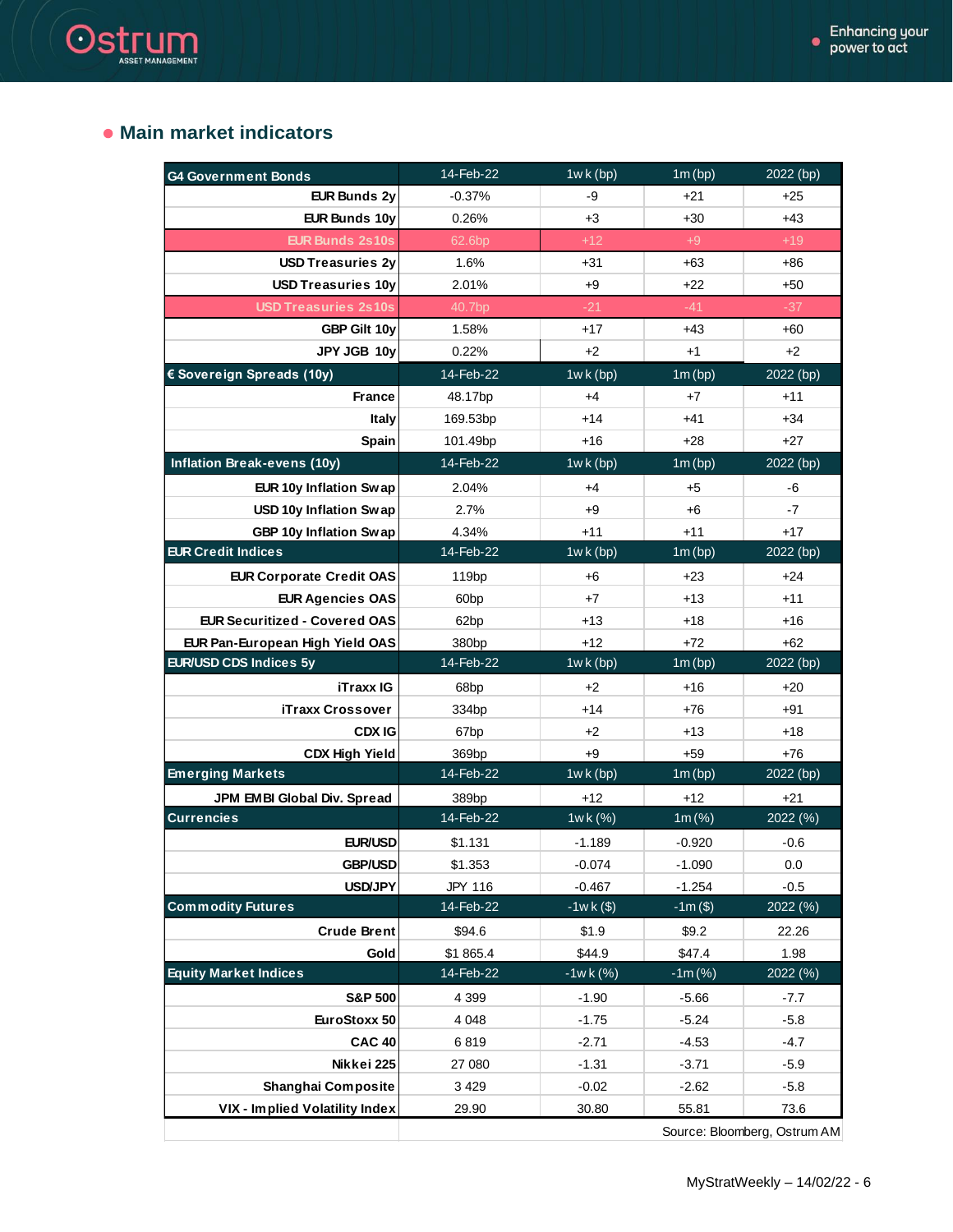

### **Additional notes**

#### **Ostrum Asset Management**

Asset management company regulated by AMF under n° GP-18000014 - Limited company with a share capital of 48 518 602 €. Trade register n°525 192 753 Paris - VAT : FR 93 525 192 753 - Registered Office: 43, avenue Pierre Mendès-France, 75013 Paris - www.ostrum.com This document is intended for professional, in accordance with MIFID. It may not be used for any purpose other than that for which it was conceived and may not be copied, distributed or communicated to third parties, in part or in whole, without the prior written authorization of Ostrum Asset Management.

None of the information contained in this document should be interpreted as having any contractual value. This document is produced purely for the purposes of providing indicative information. This document consists of a presentation created and prepared by Ostrum Asset Management based on sources it considers to be reliable.

Ostrum Asset Management reserves the right to modify the information presented in this document at any time without notice, which under no circumstances constitutes a commitment from Ostrum Asset Management.

The analyses and opinions referenced herein represent the subjective views of the author(s) as referenced, are as of the date shown and are subject to change without prior notice. There can be no assurance that developments will transpire as may be forecasted in this material. This simulation was carried out for indicative purposes, on the basis of hypothetical investments, and does not constitute a contractual agreement from the part of Ostrum Asset Management.

Ostrum Asset Management will not be held responsible for any decision taken or not taken on the basis of the information contained in this document, nor in the use that a third party might make of the information. Figures mentioned refer to previous years. Past performance does not guarantee future results. Any reference to a ranking, a rating or an award provides no guarantee for future performance and is not constant over time. Reference to a ranking and/or an award does not indicate the future performance of the UCITS/AIF or the fund manager.

Under Ostrum Asset Management's social responsibility policy, and in accordance with the treaties signed by the French government, the funds directly managed by Ostrum Asset Management do not invest in any company that manufactures, sells or stocks anti-personnel mines and cluster bombs.

Final version dated 14/02/2022

#### **Natixis Investment Managers**

This material has been provided for information purposes only to investment service providers or other Professional Clients, Qualified or Institutional Investors and, when required by local regulation, only at their written request. This material must not be used with Retail Investors.

**In the E.U**. (outside of the UK and France): Provided by Natixis Investment Managers S.A. or one of its branch offices listed below. Natixis Investment Managers S.A. is a Luxembourg management company that is authorized by the Commission de Surveillance du Secteur Financier and is incorporated under Luxembourg laws and registered under n. B 115843. Registered office of Natixis Investment Managers S.A.: 2, rue Jean Monnet, L-2180 Luxembourg, Grand Duchy of Luxembourg. Italy: Natixis Investment Managers S.A., Succursale Italiana (Bank of Italy Register of Italian Asset Management Companies no 23458.3). Registered office: Via San Clemente 1, 20122 Milan, Italy. Germany: Natixis Investment Managers S.A., Zweigniederlassung Deutschland (Registration number: HRB 88541). Registered office: Im Trutz Frankfurt 55, Westend Carrée, 7. Floor, Frankfurt am Main 60322, Germany. Netherlands: Natixis Investment Managers, Nederlands (Registration number 50774670). Registered office: Stadsplateau 7, 3521AZ Utrecht, the Netherlands. Sweden: Natixis Investment Managers, Nordics Filial (Registration number 516405-9601 - Swedish Companies Registration Office). Registered office: Kungsgatan 48 5tr, Stockholm 111 35, Sweden. Spain: Natixis Investment Managers, Sucursal en España. Serrano n°90, 6th Floor, 28006, Madrid, Spain. Belgium: Natixis Investment Managers S.A., Belgian Branch, Louizalaan 120 Avenue Louise, 1000 Brussel/Bruxelles, Belgium.

**In France**: Provided by Natixis Investment Managers International – a portfolio management company authorized by the Autorité des Marchés Financiers (French Financial Markets Authority - AMF) under no. GP 90-009, and a public limited company (société anonyme) registered in the Paris Trade and Companies Register under no. 329 450 738. Registered office: 43 avenue Pierre Mendès France, 75013 Paris.

**In Switzerland**: Provided for information purposes only by Natixis Investment Managers, Switzerland Sàrl, Rue du Vieux Collège 10, 1204 Geneva, Switzerland or its representative office in Zurich, Schweizergasse 6, 8001 Zürich.

**In the British Isles**: Provided by Natixis Investment Managers UK Limited which is authorised and regulated by the UK Financial Conduct Authority (register no. 190258) - registered office: Natixis Investment Managers UK Limited, One Carter Lane, London, EC4V 5ER. When permitted, the distribution of this material is intended to be made to persons as described as follows: in the United Kingdom: this material is intended to be communicated to and/or directed at investment professionals and professional investors only; in Ireland: this material is intended to be communicated to and/or directed at professional investors only; in Guernsey: this material is intended to be communicated to and/or directed at only financial services providers which hold a license from the Guernsey Financial Services Commission; in Jersey: this material is intended to be communicated to and/or directed at professional investors only; in the Isle of Man: this material is intended to be communicated to and/or directed at only financial services providers which hold a license from the Isle of Man Financial Services Authority or insurers authorised under section 8 of the Insurance Act 2008.

**In the DIFC:** Provided in and from the DIFC financial district by Natixis Investment Managers Middle East (DIFC Branch) which is regulated by the DFSA. Related financial products or services are only available to persons who have sufficient financial experience